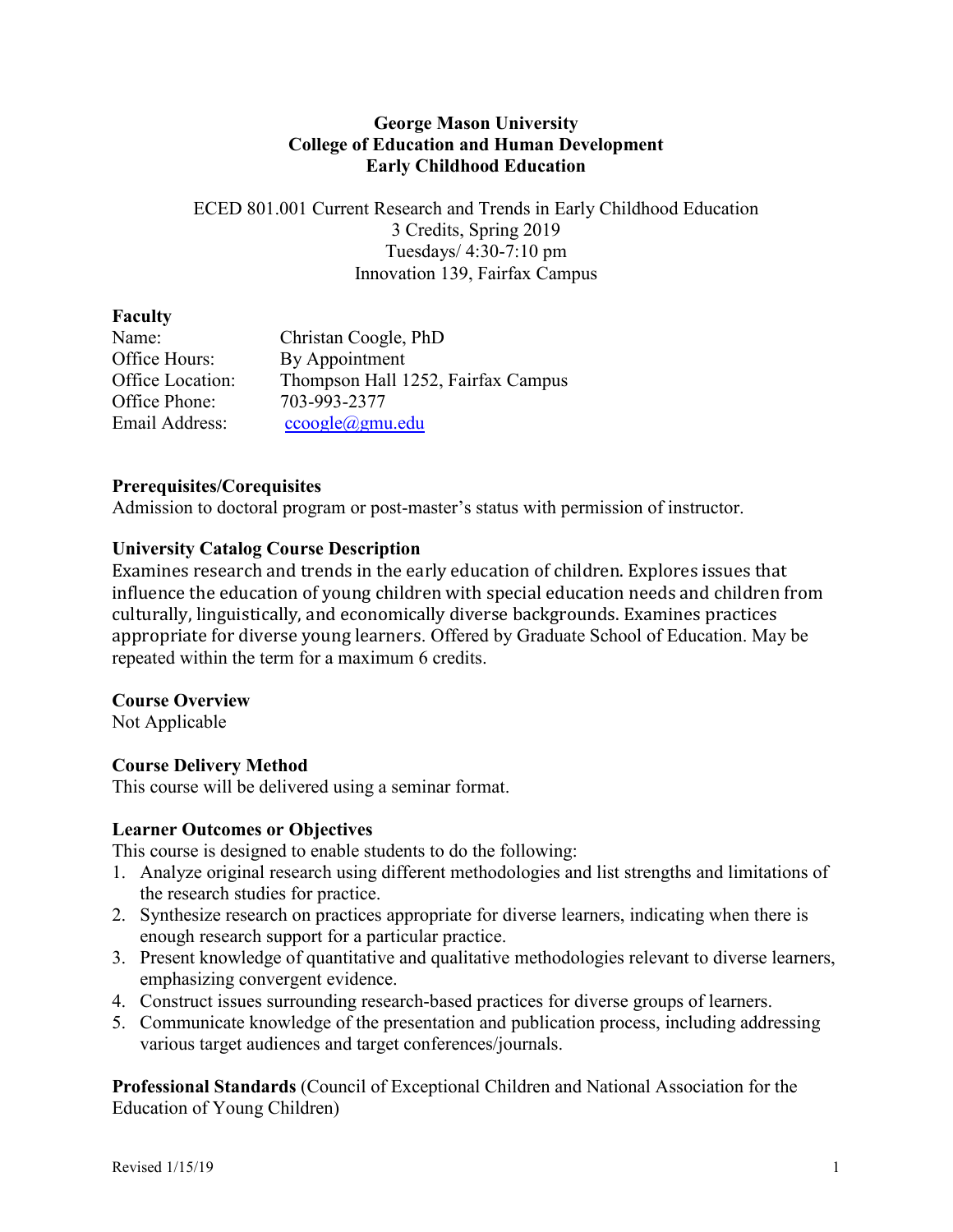Upon completion of this course, students will have met the following professional standards: Not Applicable

#### **Required Texts**

American Psychological Association. (2010). *Publication manual of the American Psychological Association* (6th ed.). Washington, DC: Author. ISBN: 9781433805615

#### **Recommended Texts**

Pianta, R. C., Barnett, W. S., Justice, L. M., & Sheridan, S. M. (2012). *Handbook of Early Childhood Education.* New York, NY: The Guildford Press.

Additional articles, chapters and sections of chapters as indicated on the course schedule will be on the library website through e-reserves or e-journals or through blackboard.

#### **Course Performance Evaluation**

Students are expected to submit all assignments on time in the manner outlined by the instructor (e.g., Blackboard, Tk20, hard copy).

| <b>Assignments</b>                                                 | <b>Due Dates</b><br>*note draft materials are not<br>listed here* | <b>Points</b> |
|--------------------------------------------------------------------|-------------------------------------------------------------------|---------------|
| Attendance & Participation<br>(Learning Outcomes $1, 2, 3, 4, 5$ ) | Ongoing                                                           | 15            |
| The Big Picture                                                    | 1/29                                                              | 10            |
| Early Childhood Research Project (ECRP)                            | ECRP 1: $2/12$                                                    | 10            |
| (Learning Outcomes 2, 3, 4, 5)                                     | ECRP 2: $2/26$                                                    | 15            |
|                                                                    | ECRP 3: Ongoing                                                   | 10            |
|                                                                    | ECRP 4: $3/19$                                                    | 10            |
|                                                                    | ECRP $5:4/30$                                                     | 20            |
| <b>Group Practitioner Paper</b>                                    | 4/30                                                              | 10            |
| (Learning Outcomes 2, 4, 5)                                        |                                                                   |               |
| <b>TOTAL</b>                                                       |                                                                   | 100           |

#### • **Assignments and/or Examinations**

#### **The Big Picture: Review of Current Research (10 points)**

Students will review available peer-reviewed research articles published in the most recent and available issues of a major journal or journals related to early childhood education. Examples of journals include:

Early Childhood Education Journal Early Childhood Development and Care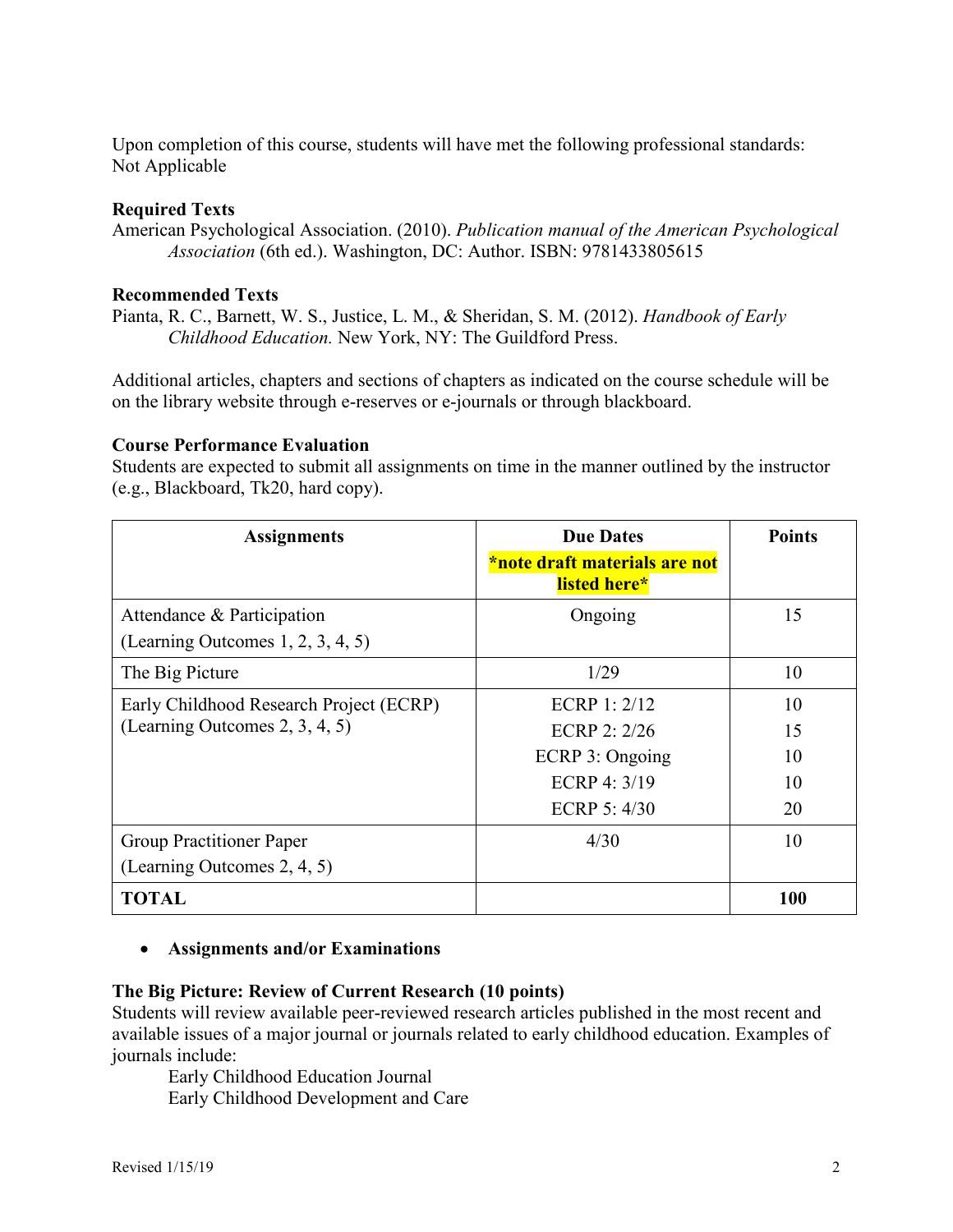Early Childhood Research Quarterly Early Education and Development Infants and Young Children Journal of Applied Developmental Psychology Journal of Early Childhood Literacy Journal of Early Childhood Research Journal of Early Childhood Teacher Education Journal of Early Intervention Journal of Research in Childhood Education Topics in Early Childhood Special Education

Students will review at least 20 abstracts and should feel free to review more than 20. Students will read the abstracts and track the research topics covered in the articles. They will cut and paste the abstracts of the research articles into one document and include an APA formatted citation for each. Students will picture these topics using a graphic or graphic organizer. Students will submit this assignment to Blackboard, and they will present their Big Picture in class.

## **Early Childhood Research Project (ECRP) (65 points)**

The Early Childhood Research Project (ECRP) has five parts. Students will choose a topic of particular interest to them within the early childhood education field. The literature review, draft outline, research seminar, and annotated outline will support the student in developing their early childhood research project paper. Students will cite current research from relevant peer-reviewed sources to support the information they provide. They will use in-text citations and include a reference list per APA style guidelines.

#### **ECRP 1: Literature Review**

Students will conduct a literature review on their topic of interest. Students can use PsycINFO or other appropriate databases. Students will keep track of key words used in their search. At a minimum, students will summarize 10 research articles and include documentation of children and families studied, methodologies employed, questions asked, and findings. Students will pull together the information in a chart (see example below). Students will submit their ECRP 1 to Blackboard, and they will share key findings with their peers in class.

| Author(s) | ear | Method | Us<br>R I | Participants | $-$ | $\mathbf{r}$ | Procedures | Results |
|-----------|-----|--------|-----------|--------------|-----|--------------|------------|---------|
|           |     |        |           |              |     |              |            |         |

#### **ECRP 2: Draft Outline**

Students will complete an initial outline for their paper (ECRP 5). To this outline, students will attach an APA-formatted reference list with at least 10 research article citations that they plan to use in their paper (it is likely these will overlap with the research articles included in ECRP 1). Students will submit their ECRP 2 to Blackboard.

#### **ECRP 3: Research Seminar on Individual Research Interests**

Students will identify the date the class will discuss the research topic of their ECRP. **Students will identify at least two research articles from their literature review that are particularly important considering their research interests in the field of early childhood. These will be**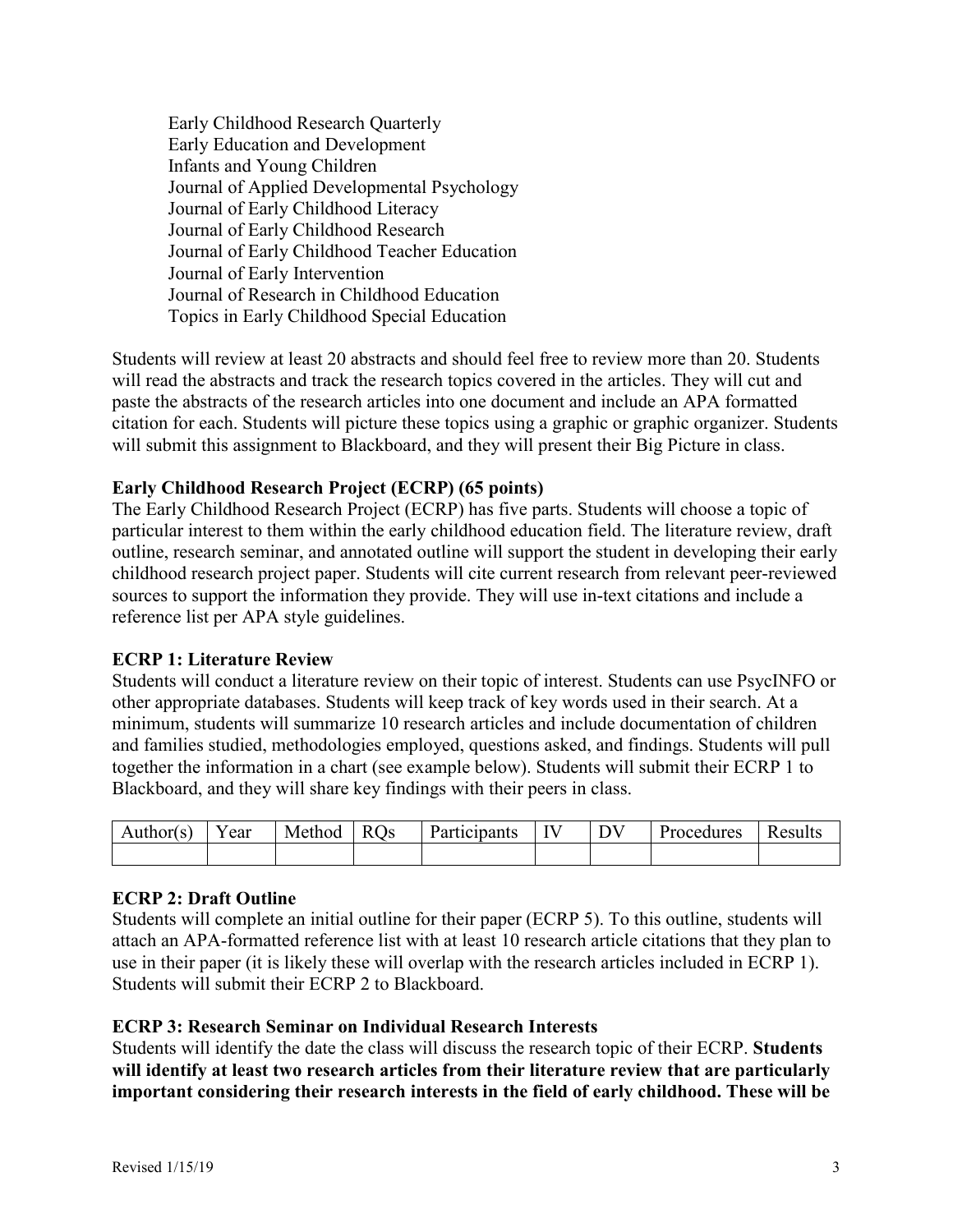**inserted as part of our required reading. Students will post their readings on our Blackboard site at least two weeks before their date of the seminar.** Students will lead a discussion surrounding their topic of interest and selected readings. **Students who are NOT leading the discussion should be prepared to share a response, and should also bring at least two questions to pose to the group.** The questions can be related to something they would like to seek clarification or something that they are interested in discussing.

## **ECRP 4: Annotated Outline**

Students will revise their draft outline based on the feedback they receive, and they will decide in which sections in the outline they will include particular research articles. Students will include the points of importance that were in previous assignments, and they will include more specific detail that is important for their paper (ECRP 5). Students will include at least 10 research articles, and they can overlap with previously identified articles. Students will submit ECRP 4 to Blackboard.

## **ECRP 5: Early Childhood Research Project Paper**

Students will use their literature review and outlines they developed to write their early childhood research project paper. The paper will include a rationale for the topic, a synthesis of the literature (e.g., patterns across the research you reviewed, similarities across the research you reviewed), and gaps in the literature. In addition, students will identify a potential research question or questions within their paper that they could potentially answer in the future and a proposed method section (e.g., setting, participants, research design, measures, materials, procedures, and data analysis). This should be a product that students could use as the introduction and method section within a potential manuscript. Students will submit drafts of their ECRP 5 throughout the semester, and they will submit their final product to Blackboard. They will also present a summary of this assignment to their peers in class (rationale, summary of the research, research questions, and method).

## **Group Practitioner Paper (10 points)**

Students will work in small groups who have similar interests to develop a group practitioner paper that they can submit to an early childhood practitioner journal. Students will bring drafts of this assignment to class when we have group practitioner paper workshops. Students will submit their final product to Blackboard, and students will work with their group to present a summary and their plans with peers outside of their group.

#### **Attendance and Participation (15 points)**

Because active participation and engagement are imperative for optimal learning, preparation for and participation in in-class and online activities will be evaluated based on the following criteria:

- Students attend class, arrive on time, and stay for the entire class period.
- Students use laptops and personal devices for instructional purposes only.
- Students complete readings and prepare for class activities prior to class as evidenced by their ability to discuss and write about the concepts presented and examined in the texts as well as participate fully in related activities.
- Students are actively involved in in-class and online learning experiences as evidenced by (a) participating in all activities, (b) engaging in small- and large-group discussions, (c)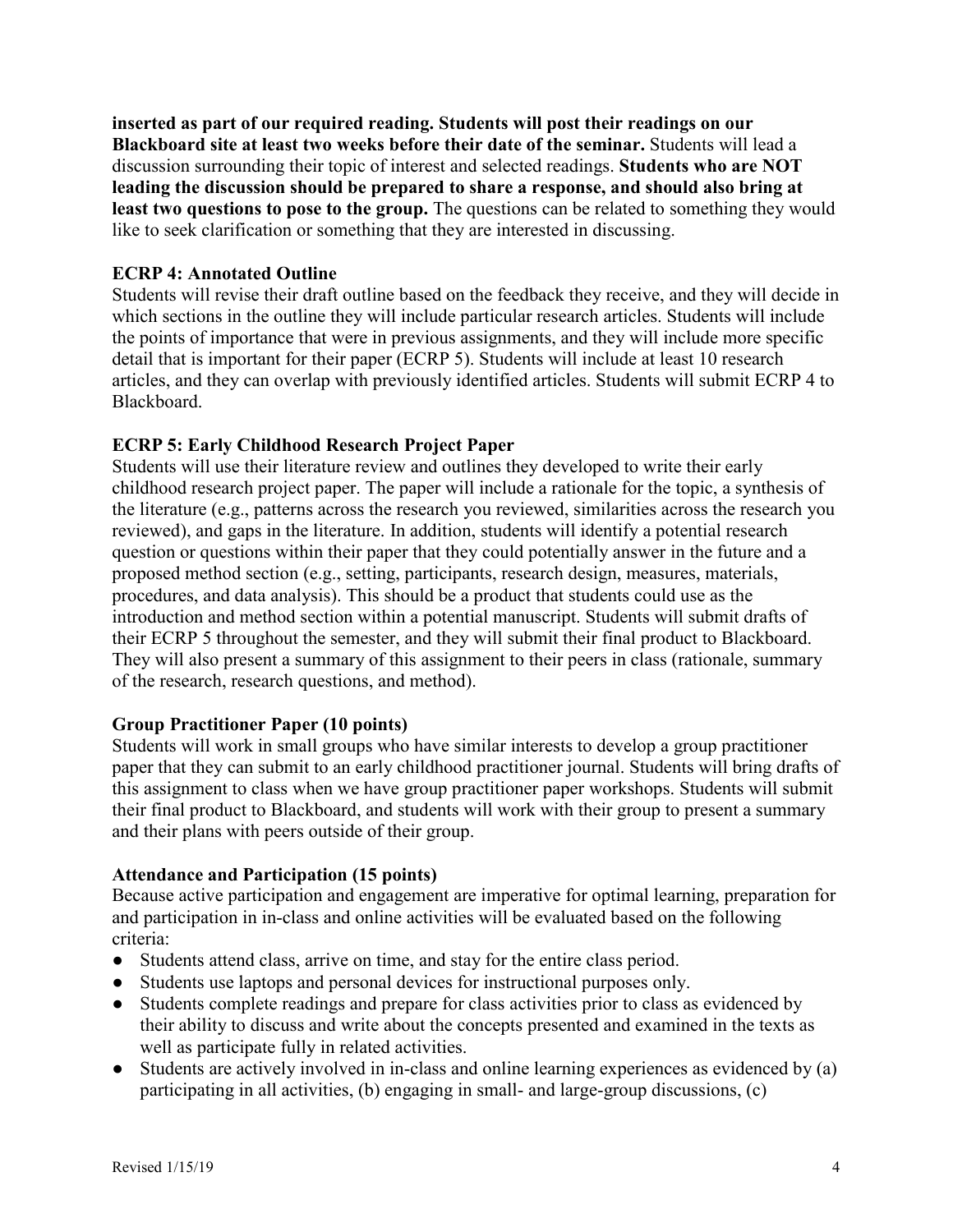completing written work related to the activities, and (d) supporting the participation and learning of classmates.

- Students show evidence of critical reflective thinking through in-class and online discussions, activities, and written reflections.
- Students display professional dispositions at all times while interacting with the instructor and other students.
- Students complete participation activities across the semester that complement the scheduled course topic. Instructors will periodically collect artifacts from the activities. Students in attendance and who actively engage in the learning experience will receive credit for their efforts. Graded participation activities are not announced and are implemented at the discretion of the instructor.

## **Written Assignments**

All formal written assignments will be evaluated for content and presentation. The American Psychological Association, Sixth Edition (APA) style will be followed for all written work. All written work unless otherwise noted must be completed on a word processor and should be proofread carefully. (Use spell check!) If students are not confident of their own ability to catch errors, they should have another person proofread their work. When in doubt, they should check the APA manual. Portions of the APA manual appear at the Style Manuals link on the Mason library website at <http://infoguides.gmu.edu/content.php?pid=39979>. Students may consult the Writing Center for additional writing support.

Students will do the following:

- 1. Present ideas in a clear, concise, and organized manner. (Avoid wordiness and redundancy.)
- 2. Develop points coherently, definitively, and thoroughly.
- 3. Refer to appropriate authorities, studies, and examples to document where appropriate. (Avoid meaningless generalizations, unwarranted assumptions, and unsupported opinions.)
- 4. Use correct capitalization, punctuation, spelling, and grammar.
- 5. Type the paper with double spacing, indented paragraphs, 1-inch margins all around, and 12-point Times New Roman font.
- **Grading**

 $A = 95-100$   $A = 90-94$   $B = 87-89$   $B = 80-86$   $C = 70-79$   $F = 70$ Incomplete (IN): This grade may be given to students who are passing a course but who may be unable to complete scheduled coursework for a cause beyond reasonable control.

All CEHD undergraduate and graduate students are held to the university grading policies as described in the Academic Policies section of the current catalog, which can be accessed at [http://catalog.gmu.edu.](http://catalog.gmu.edu/) Those students enrolled in a CEHD Licensure Graduate Certificate program, however, must earn a B- or better in all licensure coursework. A degree-seeking graduate student will be dismissed after accumulating grades of F in two courses or 9 credits of unsatisfactory grades (C or F) in graduate courses. A 3.0 grade point average is required for completion of the graduate degree.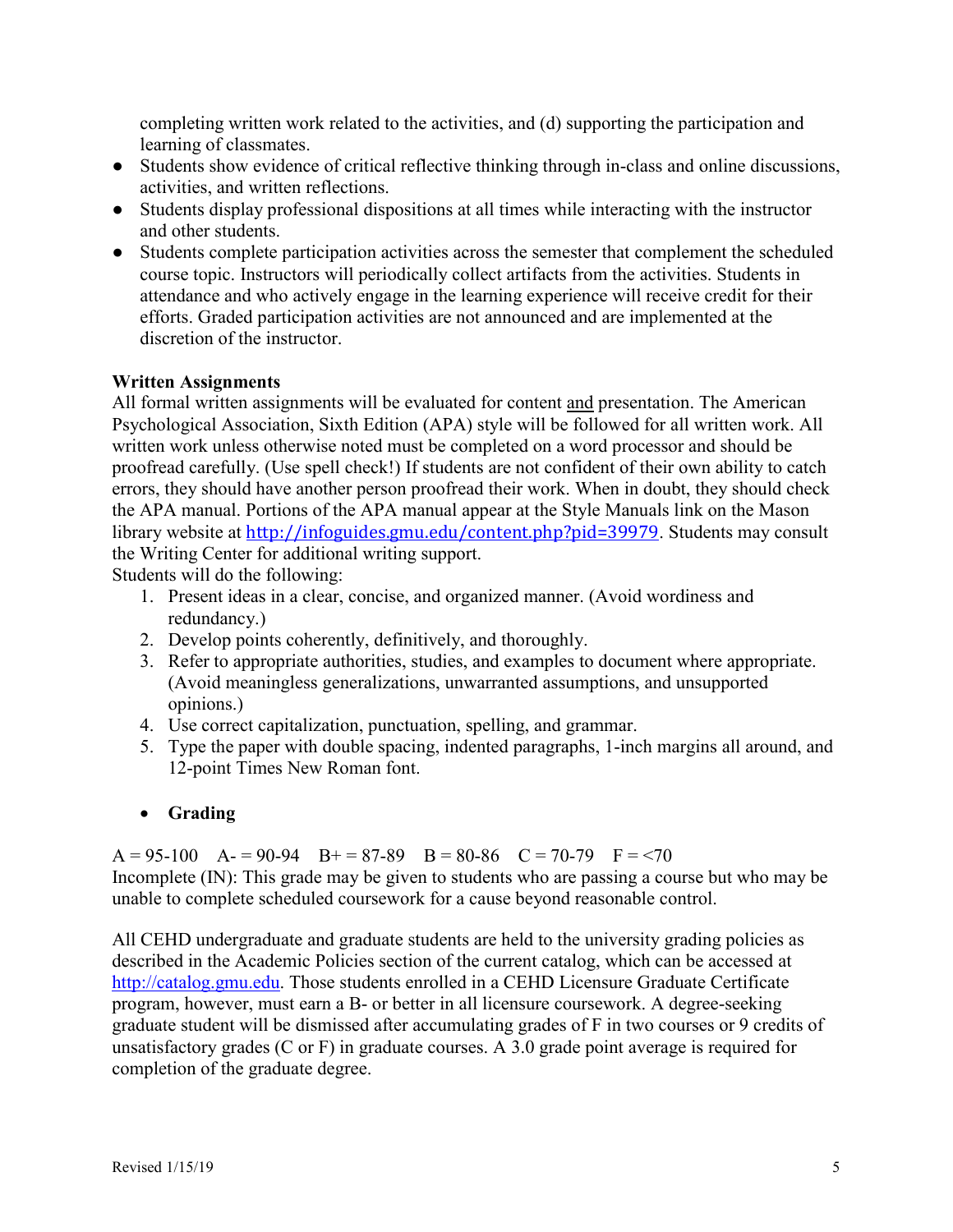## **Professional Dispositions**

Students are expected to exhibit professional behaviors and dispositions at all times. See <https://cehd.gmu.edu/students/policies-procedures/>.

# **Class Schedule**

| Date                            | <b>Class Topics and Activities</b>                                                                                                                                               | <b>Assignments &amp; Readings Due</b>                                                         |
|---------------------------------|----------------------------------------------------------------------------------------------------------------------------------------------------------------------------------|-----------------------------------------------------------------------------------------------|
| $\mathbf{1}$<br>1/22            | Introduction to Course<br>Introduction to Big Picture Assignment<br>Seminar Sign up<br><b>Big Picture Application</b>                                                            | Syllabus<br>Begin to Review Peer-Reviewed<br>Literature Regarding Topics of<br>Interest (TOI) |
| $\overline{2}$                  | <b>Big Picture Presentations</b>                                                                                                                                                 | <b>Big Picture and Big Picture</b>                                                            |
| 1/29                            | <b>Individual Research Interests Discussion</b><br>Review Early Childhood Practitioner Journals                                                                                  | <b>Presentation Due</b><br><b>TOI Reading</b>                                                 |
| $\mathbf{3}$<br>2/5             | Databases and Keywords<br><b>ECRP 1 Application</b><br>Group Practitioner Paper Workshops                                                                                        | <b>TOI</b> Reading                                                                            |
| $\overline{\mathbf{4}}$<br>2/12 | <b>ECRP 1 Presentations</b><br>Synthesizing the Literature<br>Group Practitioner Paper Workshops                                                                                 | <b>ECRP 1 and ECRP 1</b><br><b>Presentation Due</b><br><b>TOI</b> Reading                     |
| 5<br>2/19                       | Research Seminar on Individual Research<br>Interests (Coogle)<br><b>ECRP 2 Peer Review</b><br>Defining a Line of Research<br>Developing Long Term and Short Term Career<br>Goals | <b>ECRP 2 Draft Due</b><br><b>Research Seminar Preparation</b><br>Readings to be Announced    |
| 6<br>2/26                       | Research Seminar on Individual Research<br>Interests<br><b>Group Practitioner Paper Workshops</b>                                                                                | <b>ECRP 2 Due</b><br><b>Research Seminar Preparation</b><br>Readings to be Announced          |
| $\overline{7}$<br>3/5           | Research Seminar on Individual Research<br>Interests<br><b>Group Practitioner Paper Workshops</b>                                                                                | <b>Research Seminar Preparation</b><br>Readings to be Announced                               |
|                                 | 3/12 Spring Break                                                                                                                                                                |                                                                                               |
| 8<br>3/19                       | Research Seminar on Individual Research<br>Interests<br>Group Practitioner Paper Workshops-draft<br>sections and review                                                          | <b>ECRP 4 Due</b><br><b>Research Seminar Preparation</b><br>Readings to be Announced          |
| 9<br>3/26                       | Research Seminar on Individual Research<br>Interests<br>Group Practitioner Paper Workshops                                                                                       | <b>Research Seminar Preparation</b><br>Readings to be Announced                               |
| 10<br>4/2                       | Research Seminar on Individual Research<br>Interests<br><b>ECRP 5 Peer Review</b><br>Group Practitioner Paper Workshops                                                          | <b>ECRP 5 Draft 1 Due</b><br><b>Research Seminar Preparation</b><br>Readings to be Announced  |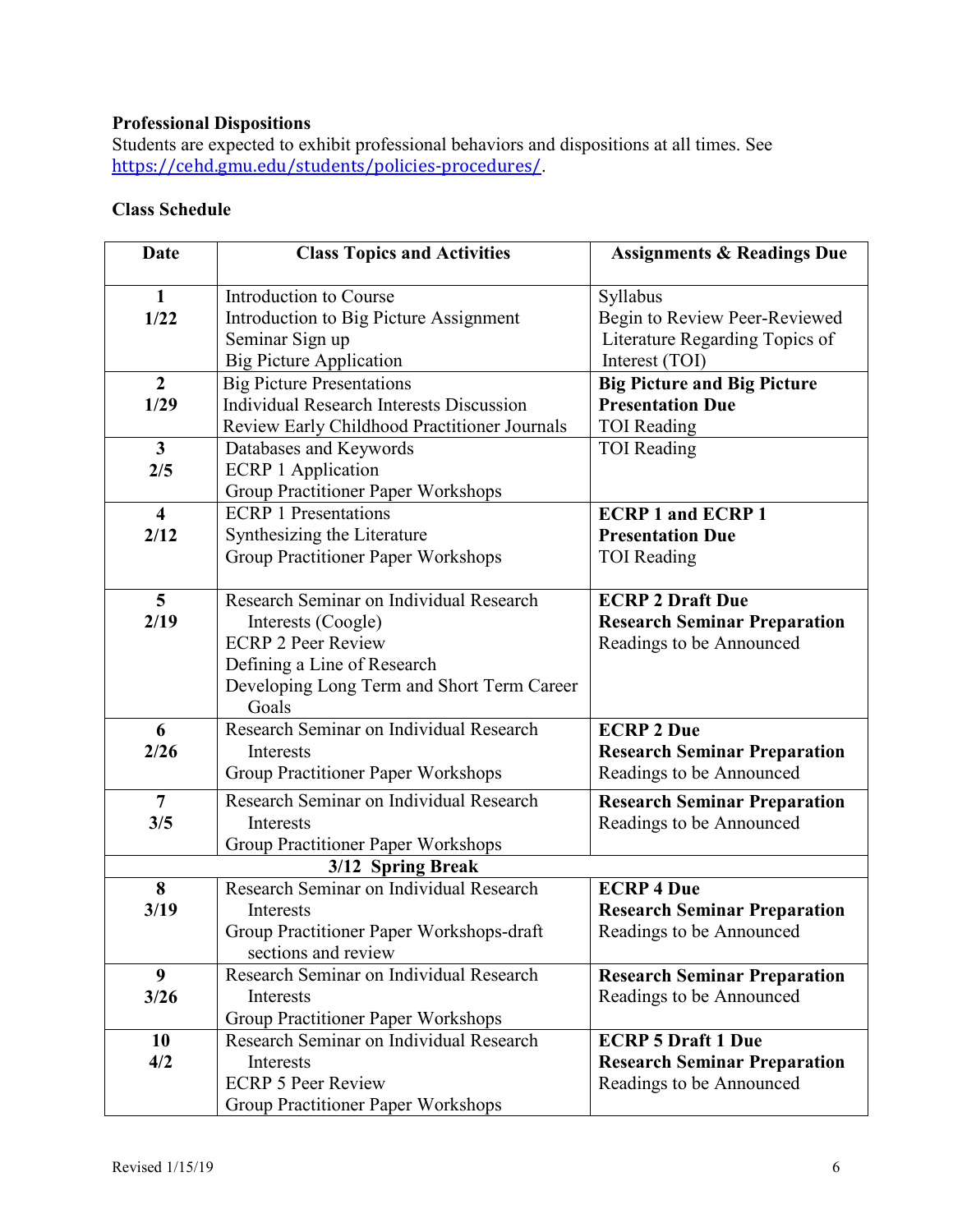| 11   | <b>Outside of Class Group Practitioner Paper</b> |                                     |
|------|--------------------------------------------------|-------------------------------------|
| 4/9  | Workshops and ECRP 5 (AERA Conference)           |                                     |
| 12   | Research Seminar on Individual Research          | <b>ECRP 5 Draft 2 Due</b>           |
| 4/16 | Interests                                        | <b>Research Seminar Preparation</b> |
|      | <b>ECRP 5 Peer Review</b>                        | Readings to be Announced            |
|      | Group Practitioner Paper Workshops               |                                     |
| 13   | Research Seminar on Individual Research          | <b>ECRP 5 Draft 3 Due</b>           |
| 4/23 | <b>Interests</b>                                 | <b>Research Seminar Preparation</b> |
|      | <b>ECRP 5 Peer Review</b>                        | Readings to be Announced            |
|      | Group Practitioner Paper Workshops               |                                     |
| 14   | Closing Discussion                               | <b>ECRP 5 and ECRP 5</b>            |
| 4/30 | <b>ECRP 5 Summary Presentation</b>               | <b>Presentation Due</b>             |
|      |                                                  | <b>Group Practitioner Paper and</b> |
|      |                                                  | <b>Group Practitioner</b>           |
|      |                                                  | <b>Presentation Due</b>             |

Faculty reserves the right to alter the schedule as necessary, with notification to students.

## **Core Values Commitment**

The College of Education and Human Development is committed to collaboration, ethical leadership, innovation, research-based practice, and social justice. Students are expected to adhere to these principles: <http://cehd.gmu.edu/values/>.

## **GMU Policies and Resources for Students**

#### *Policies*

- Students must adhere to the guidelines of the Mason Honor Code (see <https://catalog.gmu.edu/policies/honor-code-system/>).
- Students must follow the university policy for Responsible Use of Computing (see <http://universitypolicy.gmu.edu/policies/responsible-use-of-computing/>).
- Students are responsible for the content of university communications sent to their Mason email account and are required to activate their account and check it regularly. All communication from the university, college, school, and program will be sent to students **solely** through their Mason email account.
- Students with disabilities who seek accommodations in a course must be registered with George Mason University Disability Services. Approved accommodations will begin at the time the written letter from Disability Services is received by the instructor (see [https://ds.gmu.edu/\)](https://ds.gmu.edu/).
- Students must silence all sound emitting devices during class unless otherwise authorized by the instructor.